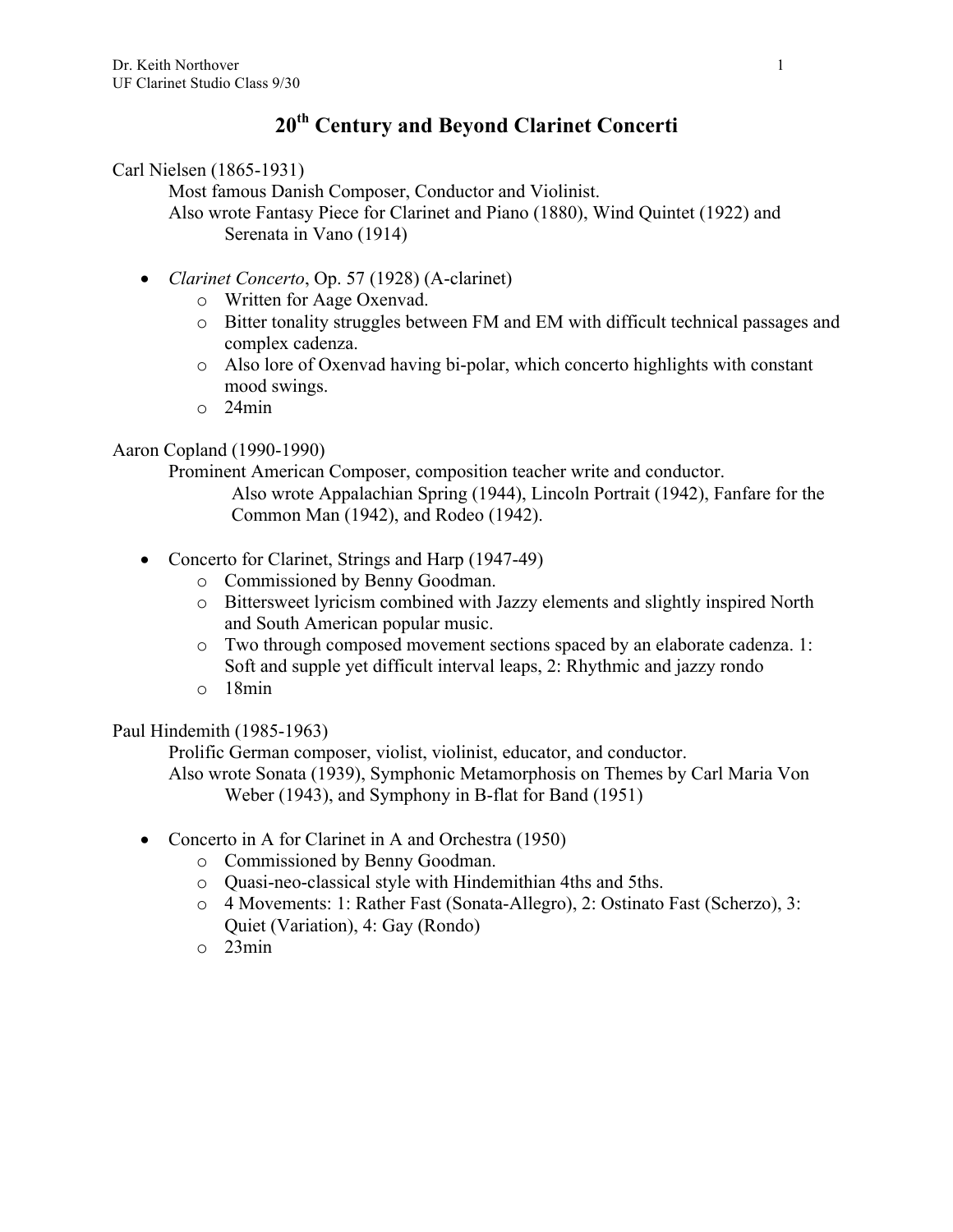John Corigliano (1938-)

Award winning American 20<sup>th</sup> Century American composer.

- Also wrote Gazebo Dances (1972), Circus Maximus (2004), Symphony No. 1 (1988), Film Score to Red Violin
- Concerto for Clarinet and Orchestra (1977)
	- o Commission by New York Philharmonic for Stanley Drucker.
	- o Very difficult concerto pushing boundaries of technical and musical ability.
	- o 1: Cadenzas, 2: Elegy, 3: Antiphonal Toccata
	- o 28min

John Williams (1932-)

Legendary American film composer, conductor and pianist. Also wrote Olympic Fanfare (1984), Air and Simple Gifts (2009), Viktor's Tale from the

Terminal (2004)

- Clarinet Concerto (1991)
	- o Written for Michele Zukovsky.
	- o More harmonically adventurous than film music.
	- o 3 Movements: 1: Maestoso, Cadenza, 2: Calmo, 3: Con Brio
	- o Unpublished
	- o 21min

Christopher Rouse (1949-2019)

Prominent neoromantic American composer.

- Clarinet Concerto (2000)
	- o Commissioned by Chicago Symphony for Larry Combs.
	- o 1 Movement that is chromatically prickly that is inspired by indeterminacy and quick changes.
	- o 19min

Scott McAllister (1969-)

American composer and clarinetist. Infuses popular music, while expanding the virtuosity of the clarinetist.

Also wrote X Concerto (1996), Freebirds (2010), Epic Concerto (2012), X3 (2000)

- Black Dog (2002)
	- o Commissioned by Florida State and dedicated to Frank Kowalsky.
	- o Melds genres of classical and rock (Led Zeppelin).
	- o 11min